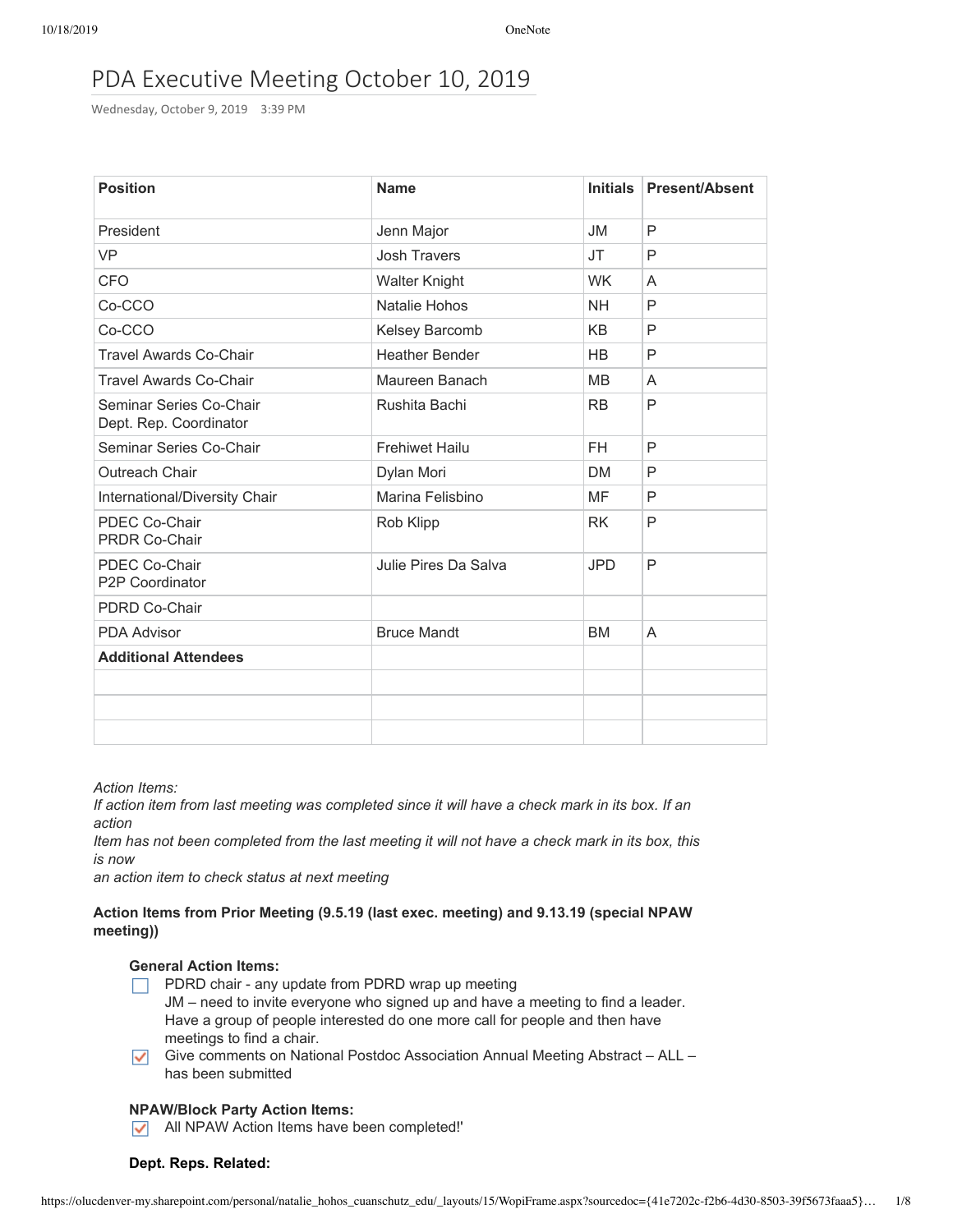RB - Start thinking about changing/making attendance requirements Dept. Reps.

# **International/Diversity Related:**

 $\sqrt{\phantom{a}}$  MF - start working on career development for international event

# **Travel Awards Related:**

- $\triangledown$  MB/HB Update list of travel award reviewers HB this is in progress confirmed with old reviewers and then we are going to talk with BM to add in incentives for them
- MB/HB getting scores to postdocs who apply HB sent out scores last cycle  $\checkmark$
- $\Box$  MB/HB adding a filter into the application process so you can only apply for travel award deadlines that fit your conference dates.
- $\sqrt{\phantom{a}}$  Travel Award info in digest
- $\Box$  Like to have more travel award recipients be featured in digest HB/MB coordinate with NH
- $\triangleright$  KB bold and highlight disclaimer on website stating if you don't follow the application rule we can DQ you (say this nice)

# **Meeting Agenda**

- 1. NPAW Wrap-up
	- a. Survey
		- JM
			- ~100 ppl responded
			- Networking workshop enjoyed a lot or somewhat for the majority of attendees, people didn't go because they were too busy
			- Coffee hour all but one person liked it, mainly positive responses we checked in over 40 ppl and more there – common reason didn't attend because too busy
			- Happy hour good response (over 30 ppl at happy hour) too busy reason why didn't attend;
			- Trivia, good people really enjoyed 16 ppl went, again people were too busy to attend as reason for not coming
			- Career panel mostly a lot or little enjoyment, more people were not interested or already had career plans, more people here that didn't want to do this than other events, which is frustrating because our prior feedback postdocs said they wanted this; some new postdocs don't think they know enough yet to participate – we want to encourage their involvement!
			- Scavenger hunt only 12 people but everyone really enjoyed it! Most people were either not interested or too busy.
			- Ice cream social lots of positive feedback make sure to advertise vegan options in the future. Some people had trouble finding it – in the future meeting in Bonfils circle or elsewhere try to have maps.
			- Wants for future NPAW: Small group guided conversations P2P may help with this, elevator pitch workshop (part of networking one...), giant bouncy house, family events – this is tough, I know I want these but only 10% of our postdocs are families so hard to focus energy here, could be a slack channel
			- Overall people very satisfied, one comment that we didn't do anything 'special' we focused more on skills because that what our surveys told us, something to think about. One comment that didn't feel appreciated – our events were more skills focused.
			- After NPAW do you feel more or less connected to postdocs mostly positive, really good to see.
			- What other events would you like to see day of service, after working hours, networking with recruiters, high profile lecture
			- JM I'll put up a word doc so we can have a place to put what worked and what didn't work for next year's groups. This was good this was bad, don't forget about this etc.
				- NH thought better than last year
				- JM hard to do a lot when we start the new exec so close to when NPAW is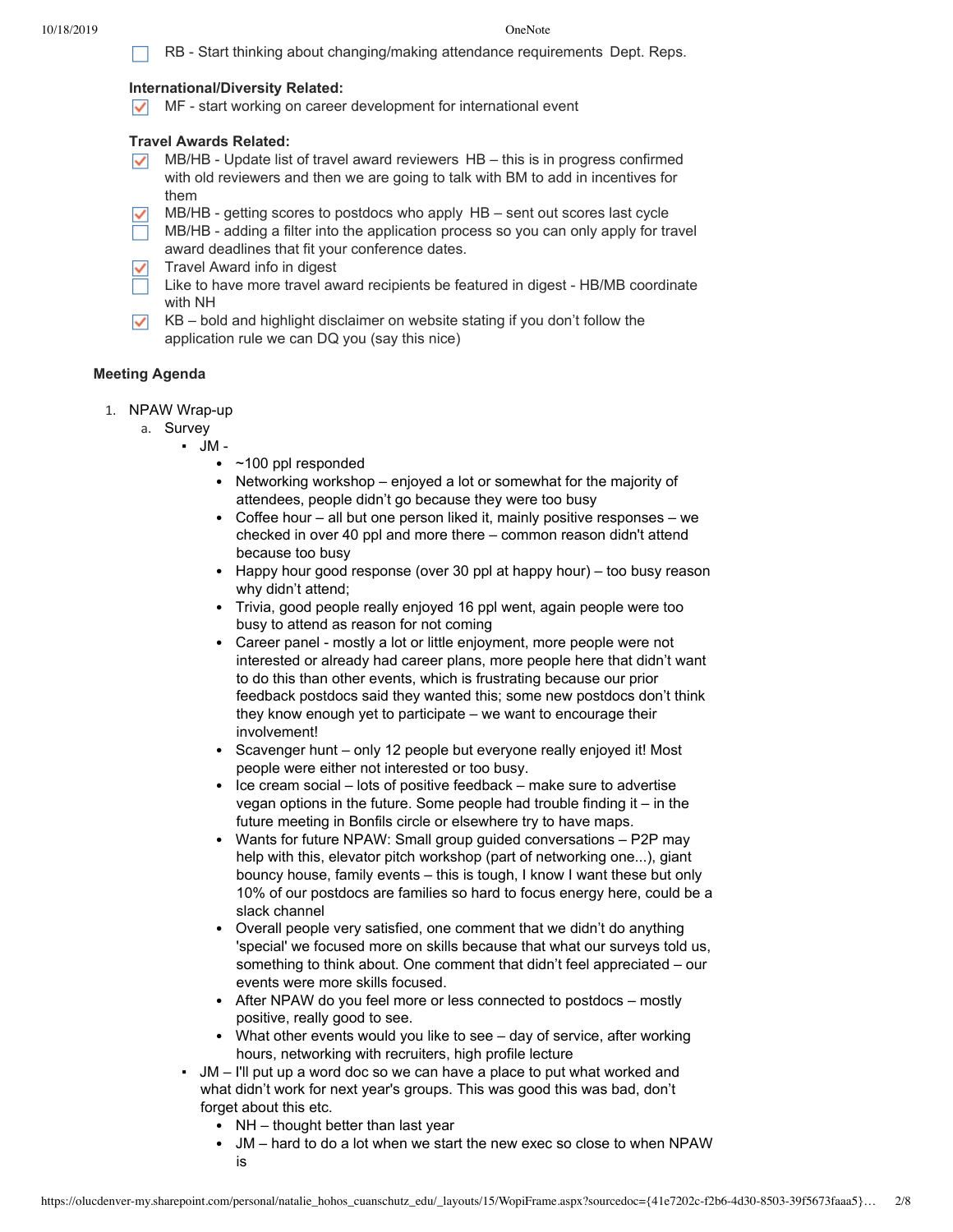- $\cdot$  RK about  $\frac{1}{2}$  ppl who said would attend happy hour/trivia was less than actually came.
	- MF I noticed a lot of new faces that don't usually come to happy hours.
	- JM we had 30 new postdocs start during NPAW month maybe we got them.
- 2. Budget (Walter)
	- Young Hands in Science (requested \$300 for activities)
		- JM got an application from them for \$300 for supplies and AIR sent in an application for \$150 or more have a few people asking for money. Last year on this we spent \$800 on other groups. Walter thinks we could spend \$750 would be good for here.
		- JM are there any other groups that we might want to give money to
			- DM Young hands in sci is the only one who asked for money, CCP has other sources so I don't think they need us. Project bridge might, they had a grant for their recent event but they may in the future.
			- NH what about sci in news
			- JM they are part of project bridge
			- DM sci in news is part of project bridge, but is on hiatus because of policy summit, but they are hoping to get going again, have not asked about funding
			- DM Young hands are part of PDA but want to be university affiliated and go off on their own, they would have to secure their funding elsewhere so it's easier for them to get money from us now, so it will be down the line, earliest next semester, but may be longer.
			- DM Young hands wants money for forensics and succulent plants things they know work and need more supplies, have volunteers to run it all.
			- DM Young hands have already had a few events and more planned so will use all the money we give them
			- a. JM At the diversity potluck we told organizations we want to partner with them and we give out money so we may get contacted more for \$\$ this year
		- RK PDA happy hours switched from 1 every 3 months to every month, this year's budget will be bigger - budget is \$50-60 per happy hour, so \$500 - \$540 for the happy hours that are left.
			- JM I will ask Walter about this.
			- JT I think in Feb or Jan of last year we switched to every month I think total of \$300 last year.
			- JM we will double check but this should be fine. Another thing we can decide now, what do we want to spend our \$\$ on. Walter was saying we don't want to do more than \$750 for philanthropy, we don't have to fund everyone who asks, we can do what we want. Let's keep happy hours and coffee hours but there is other money available. Is there anything people would like to see that may need more \$\$, start thinking about that. Nice to set up our budget now, rather than just using what's left.
		- $\bullet$  NH what else do we do that costs \$\$.
			- JM townhall
			- JT SWAG after block party.
	- JM We Spent 500 less on NPAW than last year/budgeted, we have \$3300 left for the year, we have used about 1/3rd of the budget already.
	- JM AIR sent application for \$150
		- For International Ed Week *More details in International Update*
		- RK how many non-internationals attend?
		- MF a good amount especially at larger events. Trying to bring more non international in this year. Foster Exchange culture.
- 3. Slack Update (Jenn/Josh)
	- a. DM Slack channel, there was a summer intern at CCP that is interested in part time research so I sent out general message in the general channel and was thinking what the PDA do in terms of this and thinking getting out the word is what we can do to help find labs for them, slack would be a good place for this. Can we make a channel for this.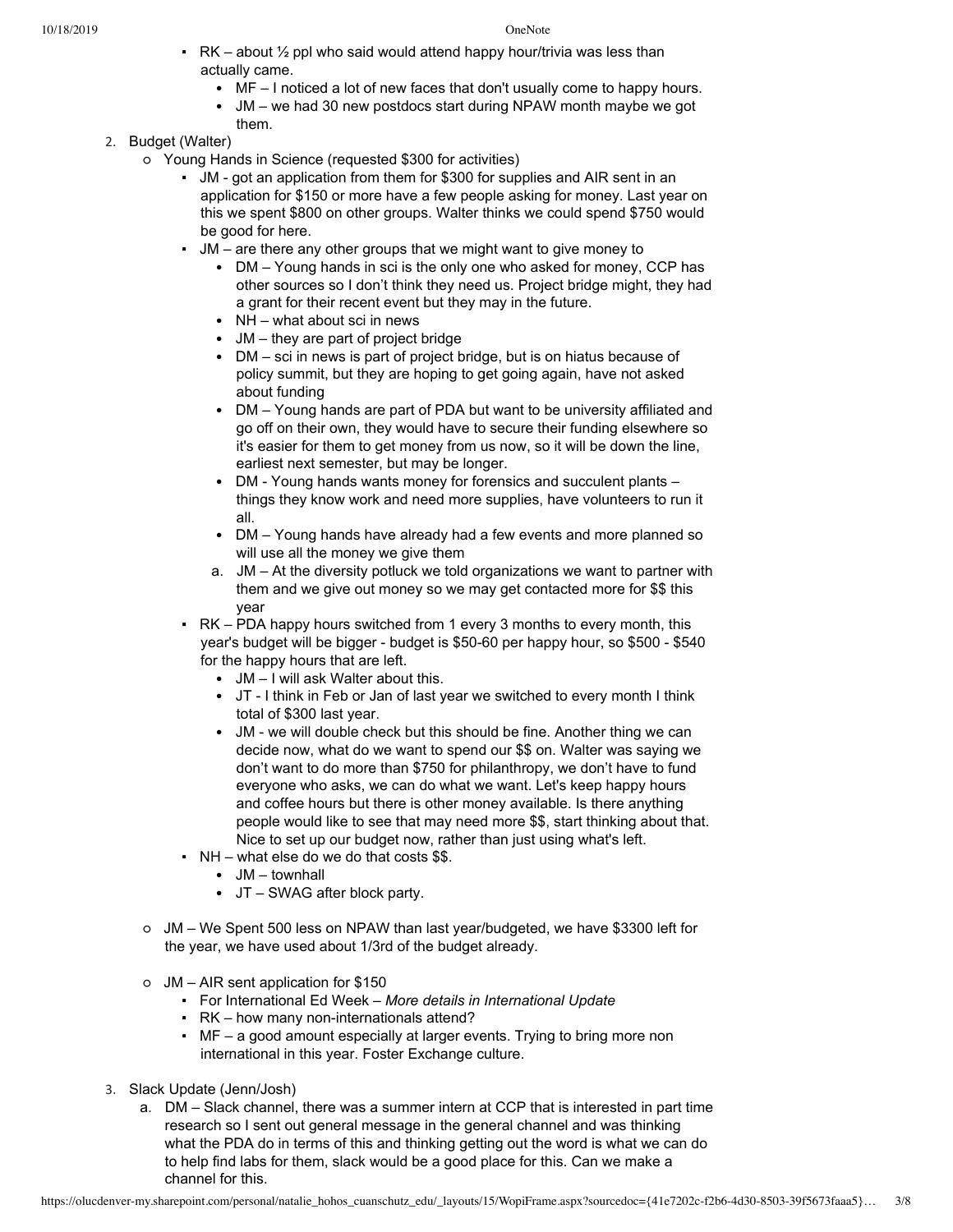- JM I want to post something on slack for events but do we want to keep it simple for now, if we over bombard people with channels is this going to turn them away
- DM what I was thinking for this channel in particular, I felt general didn't seem like the right place to get it. I think CCP gets a lot of requests about this and it might be nice to have this in one central place.
- JM do you think this is something to work more with Bruce on the CDO side
- $\blacksquare$  DM I am not entirely sure
- JM I think it might fit better with CDO, I know Madeline would get a lot of people who want tours, high school students get tough because they are minors. Would be cool to get open doors day. This could be something we could do.
- DM I think SOM does pre health day for high school and college kids to come and see what's going on. Seems like a lot of work.
- NH maybe more of a mentorship thing for a channel
- **DM** this is more what I was thinking do you want mentorship experience
- $\blacksquare$  MF what if we have an opportunities channel this could fall in here or also jobs etc.
- DM I like the word opportunity. Some other things that have come up lots of requests for career panels to talk to people at training levels before postdocs.
- RB many even mentorship opportunities
- JM I like the idea of having this. I like when I get emails about this. Some sort of a database could be useful
- $\cdot$  KB nice thing about slack is you can opt in opt out
- JM real question is do we want to add more channels? We might get more ppl by getting more channels
- DM I like slack compared to emails
- JT I think we just wanted to get it started to see if it's feasible, but now that we know people are using it I think we can expand it
- KB I talked about putting something in PHD post next time
- JT Launched Slack channels on sept 9, have 46 members, not bad our smart goal was 100 for the first year, well on our way.
	- RK how many ppl said were interested
	- $\bullet$  JM 100 why we set this as our goal.
	- NH do we have invite for new postdocs
	- JM at orientation talk about newer things Josh and I pushed slack. Bruce thought newer people might be easier to get.
- JT So far we have three channels, general, postdoc life and resource sharing. Our best is resource sharing so far. 112 messages sent! Not sure if this counts direct
	- KB I think it must.
	- JT starting off well, people seem to be using it, see where it goes.
	- JM general questions all got good answers, in resources questions are more specific and not all got answers maybe because only 46 ppl on it. Need to get more ppl on it. This might not be our driver of what people want.
	- NH- it might take more time to get resource sharing off the ground.
- JM does anyone think we should advertise better
	- RK at coffee hours to get new postdocs.
	- $\blacksquare$  JM is there a QR code we can make for joining.
	- $\blacksquare$  NH if you have a url can make gr code good for happy hour and coffee hour. Join right away.
	- RB thinking of putting together a list of newer postdocs hard to get people to do things is hard, and try to target new postdocs. And that helps with recruiting new dept. Reps.
- JM when we made the channel we called it Anschutz, but people from the Denver campus (have 15 postdocs now) reached out to see if they could join, so we changed it and I will personally reach out to the Denver postdocs to invite them
- RK does Bruce mention the slack channel during orientation
	- JM Bruce has one of us come and we should be plugging it. I think he will too.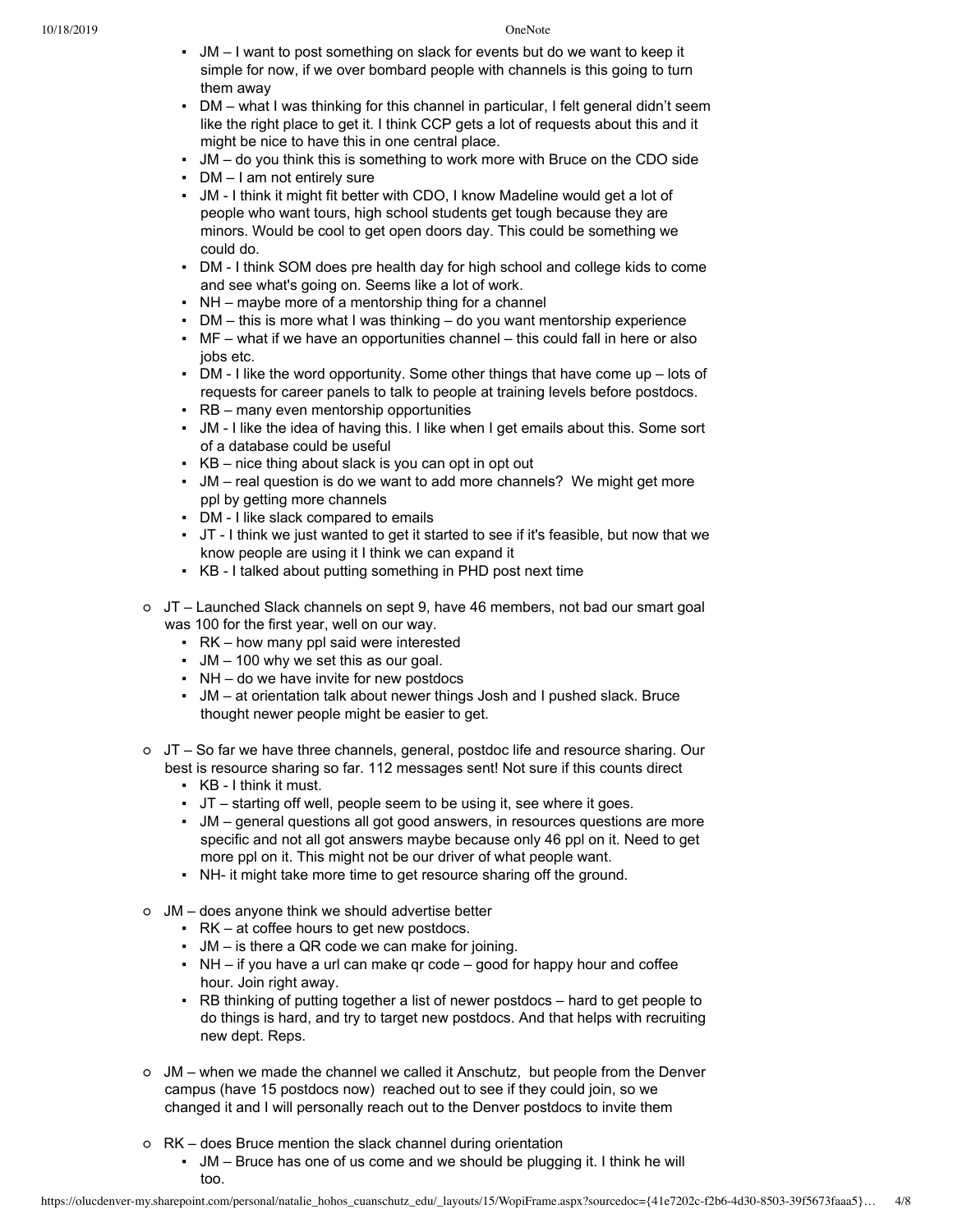- $\cdot$  NH have QR code with flyer to give them
- JM lets have BM add this to packet to give with packet. CDO will print things for us if we need to.
- $\bullet$  NH Will add QR code to flyer.
- $\cdot$  KB I have sent QR code to everyone in PDA Exec email group
- JM talked about asking some fake questions to get the ball rolling
	- RK I like the of fake questions will help get ball rolling.
- $\circ$  JM anyone opposed to more channels All no
	- JT start with opportunities
		- $All yes$
	- $\bullet$  DM do we like the name
	- JM do we want more specific like posting or looking for opportunities?
	- $\blacksquare$  MF let's keep it vague
		- NH have more specific description
	- JM don't want it to just be post your CV. But if we said volunteer or more specific
	- DM what about outreach opportunities?
	- NH I like outreach
	- JM I like it but do we want people to post events. Don't want it to be an email
	- NH want about outreach opportunities channel and then also a 'bulletin board channel
	- HB I like this with another place to post
	- $\blacksquare$  MF we just want people to post maybe later more rules if we get too much communication
	- JM we may want to be careful still, before we add channels maybe have tutorial so people know how to block channels.
	- DM like when we advertise it
		- JM we send instructions or a video.
	- NM have it in slack channels too
	- **HB** have we sent Slack specific email through postdoc list
		- JM yes but we have not explained it. Not that you can just have it on your computer, only the channels you want etc.
	- NH what if we did instruction and new channels at once.
	- $\cdot$  KB do we have it set up with going into all channels.
		- $\bullet$  JM yes
		- NH what if we change it to just you have to opt in so we don't overwhelm them
		- JM ways to turn on and off things too. We should tell them how
		- KB there are ways to do this.
		- KB do we want to make a video
		- JM do we want to make one or find one?
		- KB I have looked they are terrible.
		- DM what about a document online.
		- KB/NH we will work on video and documents.
		- JM -I can send out list of channels that people were interested in to figure out what other ones to add. Would be good to get parent community for opt in, good way to get connected.
		- RK I think looking at what people are posting in general to see when we need to set up channels too.
- 4. Advocacy Start-Up (Marina/Jenn)
	- JM we know we want to do something, don't know what we are doing yet, have a few ppl who want to be part of this committee. Should committee chose what we focus on or PDA
		- NH I like the committee choosing
		- JM we have a base with surveys from where to start. Mostly mental health and parental leave. In the first survey it was mainly about pay and sick leave maybe. Parental and salary for NIH guidelines were our main topics we were thinking of.
		- NH seems like parental leave hard to get
		- JM easier plan but may not succeed.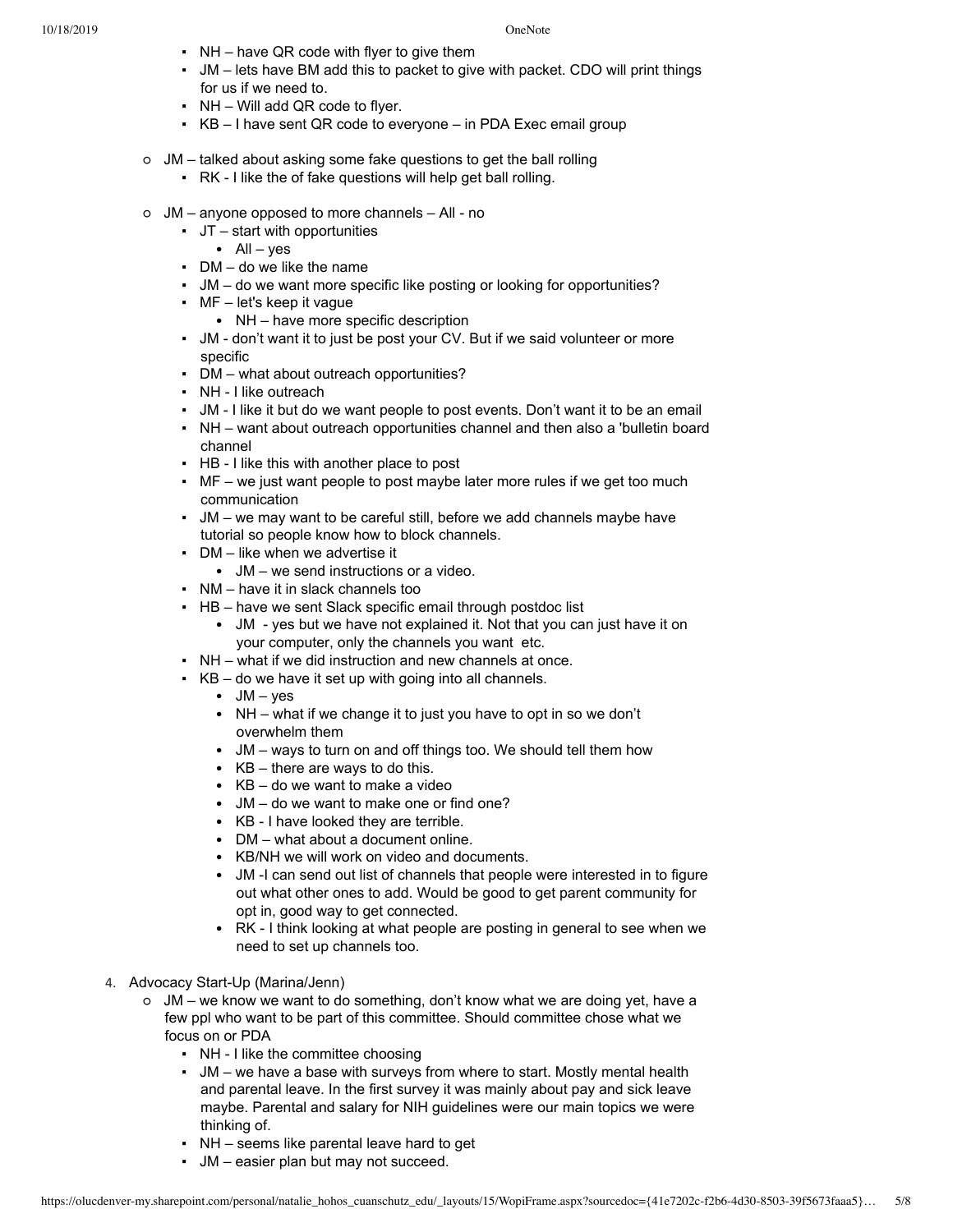- JM –WiSTEM interested in pursuing parental leave. Just research and support. And then finding out who to talk to
- $\blacksquare$  MF not that we will get there, but they did change rest of staff rules last year. Boulder postdocs have it, maybe use them as a model
- M group in boulder may be good to get in touch with.
- BR –they are unionized, their rules are very different.
- JM really about finding other models and finding out what's different.
- $\circ$  JM get all people interested with one more call and host a meeting. And choose what we do this year.
	- $\blacksquare$  MF at least start to try,
	- JM advocacy team is research team.
- 5. International Update (Marina)
	- International Education Week
	- MF if PDA would like to join to help to organize career panel event. I think we need help and PDA wants to expand their diversity. Beneficial for both
		- JM do we want to be leaders or volunteer
		- MF I think co-hosts, like we did with NPAW with career in science. Help with advertisement.
		- JM I think 350 postdocs and 1/3<sup>rd</sup> international good to help
		- MF supposed to be career dev. For postdocs this is 1/3 or our postdocs. We have never done this before. Hard to jut get international panelists.
		- November 19<sup>th</sup> is event., Industry is hard to get international people.
		- RB what about international postdoc.
		- $\blacksquare$  MF yeah because students there to, we could do it.
		- $\bullet$  JM how can we bring them together.
		- RB some career panels have students or training itself helps, feed them questions to help convo going on.
		- MF I think it should be Rushita
		- JM yes because you are not in AIR and senior postdoc
		- $\cdot$  MF great idea
		- DM how many speakers
		- $\blacksquare$  MF 5, but as many as possible. A lot of people I have connections with are busy. It's hard.
		- DM I might know someone. Let's talk after.
		- MF- Ian from career in science and AIA helping too. Have lots of people trying and we will see.
		- RK have you had the reverse someone who is from America who has worked abroad to talk about making that transition
		- JM may be a way to pull domestics into convo.
		- MF was trying to HR reps from companies to try to understand policy.
		- NH I like PDA involved and trying to get non-international involved, helps us learn what it's like to be an international researcher here.
		- $\blacksquare$  MF this is what we want too.
		- JM we are all in.
		- MF if anyone knows anyone let me know or introduce us.

# 6. Other updates/New Business

- a. PDA dept rep updates
	- $\cdot$  RB to get them more visibility to the dept reps would like to get their bios up the website. We don't use bios now.
	- $\bullet$  JT we want to so much trouble to get bios.
	- RB idea of collecting bios I was told to introduce reps to postdocs in dept. And this is where it starts. Should be more incentives for dept reps. Visibility helps everyone. Link to their email so they can be easy to get in touch with.
	- JM the one we have is out of date.
	- NH- I like the idea. Gives another google hit.
	- $\cdot$  KB do we have all the bios somewhere
	- $\cdot$  JT we have most of them
	- $\cdot$  KB we should have a rep meeting first to make sure they exist.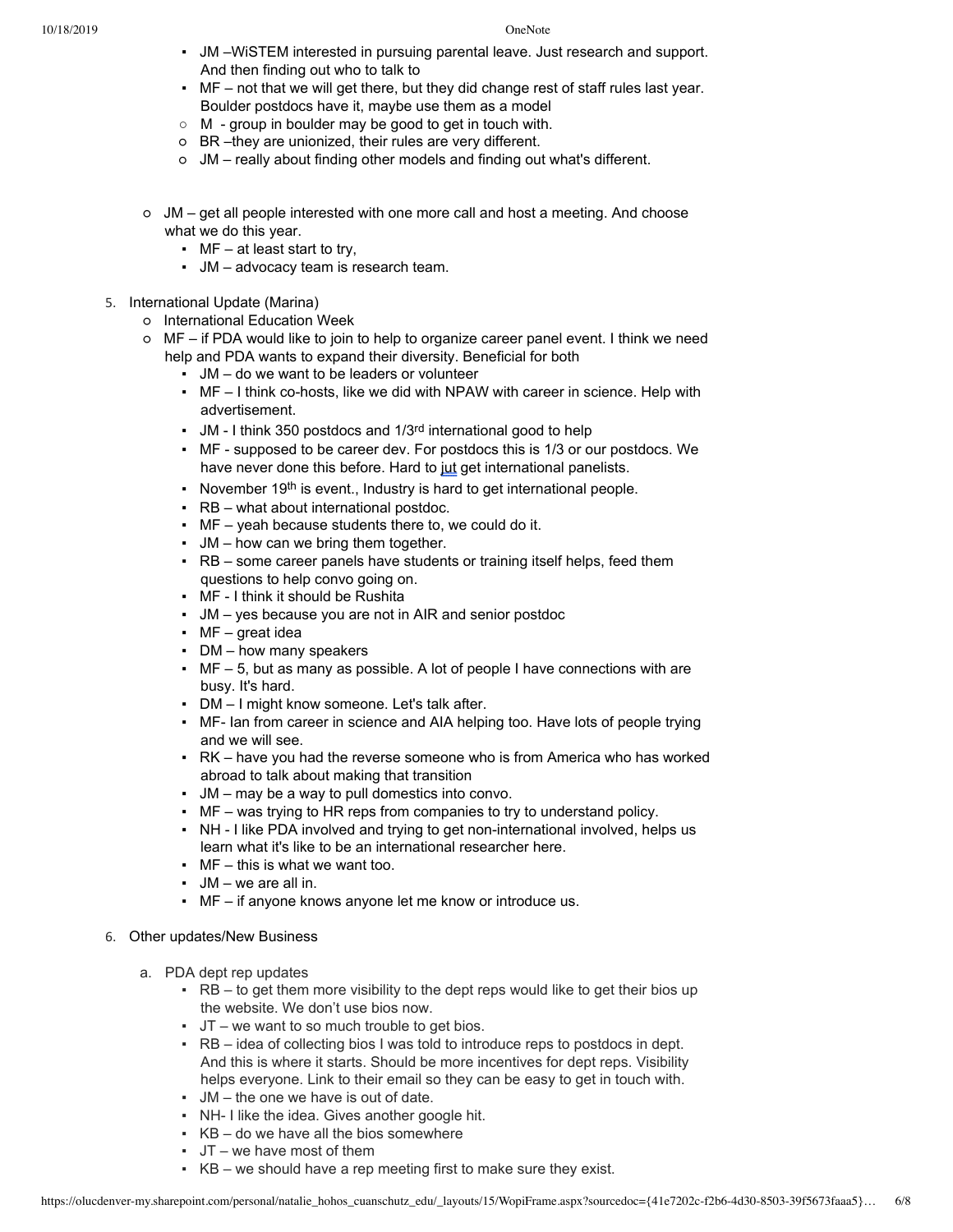- JM we should ask permission to get emails up there
- $\cdot$  KB is there anything other than the flyers on the server
- $\cdot$  RB those are rough, we have individual bios.
- $\cdot$  JT there is a ppt file somewhere
- JM they are on PDA email we just have to search.
- NH I am happy to help KB get this done
- b. PDA Seminar Update
	- i. HF posters are up for Oct we have presenters
	- ii. RB –first one set up, still having trouble recruiting postdocs. Having less participation. Trying to think of ways to push it up, make it more appealing. Last year presenters got prizes for top 3 participates. Can the PDA save some money so we can advertise for this. Pretty good shot, 6/18 got prizes last year, if we did top 3 for \$300 -\$350 to give out. Give us a hook
		- a. MF Natalie what's your experience
		- b. NH good in beginning bad at end in terms of recruiting speakers
	- iii. RB get new list for new postdocs to get them in. Make a new flyer with prizes. Advertise that you can present any research don't need to present postdoc life
		- a. JM met a lot of new postdocs and said they didn't have anything to present.
		- b. JDP just present a project to get feedback, get open discussion.
		- c. RB I agree
		- d. JM may be harder to win.
		- e. KB do you want us to sign up.
			- a. RB I will use us all as backups.
		- f. JM Is there any month with no one, should we make it flash talk month
			- a. RB- some might like it some don't
			- b. JM hard for prizes.
			- c. RB if we get lots of people maybe.
		- g. JM lets offer \$\$ on new flyer.
			- a. HB could have prizes be random instead of score based. On flyer then could make it more broad
			- b. RK is there a way to make it mandatory for travel award winners.
				- i. RB I put this in my application
			- c. JM do you have list of winners of travel awards
				- i. KB on website.
				- ii. JM email them to get them to present at seminar
				- iii. RB email them and say we have open slots
				- iv. MF good idea
		- h. KB have your tried to contact faculty to encourage postdocs to present
			- a. RB could be good to try
			- b. MF we did for PDRD
			- c. JM BM has a list and I got a lot of emails people were mad about it, someone else can send it but not me.
			- d. NH maybe we all email our own dept heads.
	- iv. JM do we want to do prizes
		- a. NH I think so
		- b. JT sure
		- c. JM should be merit based or random
		- d. NH I like merit based, makes it seem not biased
		- e. JM merit is easier to get money for, what about 3 people get merit and 1 random winner
		- f. RB easier to sell that way.
		- g. JM lets propose that to Walter.
	- v. RB DM has found this place run by local immigrant women good cause to support, could we do this as alternate to pizza that Rebecca provides.
		- a. JM Rebecca says if in a similar range okay.
		- b. RB I will email Rebecca

### **Action Items from Current Meeting**

### **General Action Items:**

PDRD chair - any update from PDRD wrap up meeting